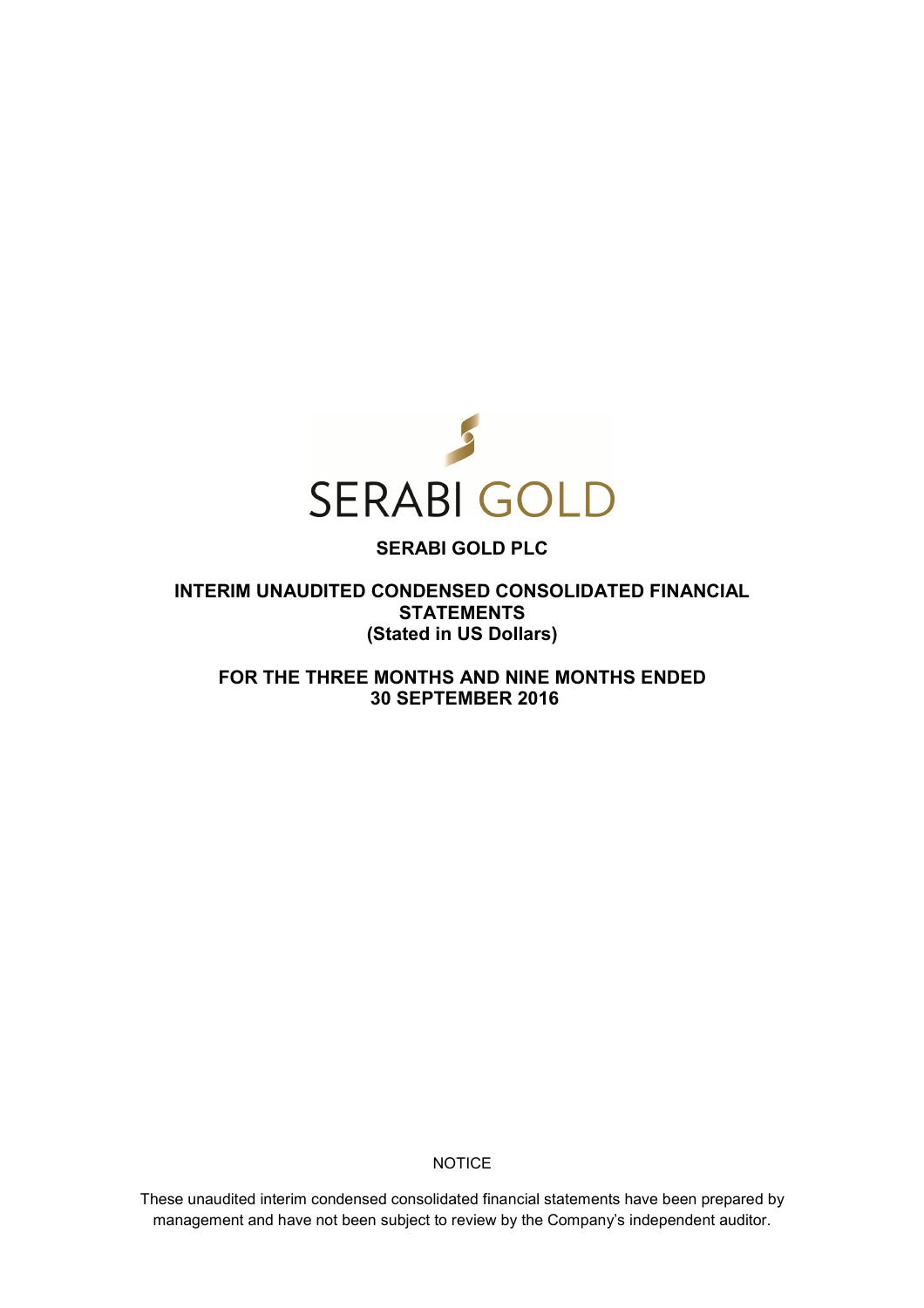# **SERABI GOLD PLC Condensed Consolidated Statements of Comprehensive Income**

|                                                                                             |              | For the three months ended<br>30 September |                | For the nine months ended<br>30 September |                |
|---------------------------------------------------------------------------------------------|--------------|--------------------------------------------|----------------|-------------------------------------------|----------------|
|                                                                                             |              | 2016                                       | 2015           | 2016                                      | 2015           |
| (expressed in US\$)                                                                         | <b>Notes</b> | (unaudited)                                | (unaudited)    | (unaudited)                               | (unaudited)    |
| <b>CONTINUING OPERATIONS</b>                                                                |              |                                            |                |                                           |                |
| <b>Revenue</b>                                                                              |              | 16,209,753                                 | 8,365,289      | 42,120,928                                | 27,043,682     |
| Operating expenses                                                                          |              | (10, 216, 119)                             | (6,302,006)    | (25,828,941)                              | (19,350,056)   |
| Depreciation of plant and equipment                                                         |              | (2,907,161)                                | (871, 576)     | (6, 552, 101)                             | (3,603,810)    |
| <b>Gross profit</b>                                                                         |              | 3,086,473                                  | 1,191,707      | 9,739,886                                 | 4,089,816      |
| <b>Administration expenses</b>                                                              |              | (1, 267, 898)                              | (871, 153)     | (3,812,218)                               | (3,024,671)    |
| Share based payments                                                                        |              | (101, 072)                                 | (101, 019)     | (249, 828)                                | (303,056)      |
| Gain on disposal of assets                                                                  |              | 2,070                                      |                | 29,039                                    |                |
| <b>Operating profit</b>                                                                     |              | 1,719,573                                  | 219,535        | 5,706,879                                 | 762,089        |
| Foreign exchange loss                                                                       |              | (28, 860)                                  | (364, 869)     | (101, 268)                                | (171, 238)     |
| Finance expense                                                                             | 3            | (947, 250)                                 | (388, 074)     | (3, 299, 989)                             | (1,206,276)    |
| Investment income                                                                           | 3            | 40                                         | 647,584        | 109                                       | 806,498        |
| <b>Profit before taxation</b>                                                               |              | 743,503                                    | 114,176        | 2,305,731                                 | 191,073        |
| Income tax expense                                                                          |              | (278, 023)                                 |                | (834,069)                                 |                |
| Profit for the period from continuing<br>operations <sup>(1)(2)</sup>                       |              | 465,480                                    | 114,176        | 1,471,662                                 | 191,073        |
| Other comprehensive income<br>Items that may be reclassified subsequently to profit or loss |              |                                            |                |                                           |                |
| Exchange differences on translating foreign<br>operations                                   |              | (588, 314)                                 | (11,995,969)   | 9,041,254                                 | (21, 183, 302) |
| Total comprehensive loss for the period <sup>(2)</sup>                                      |              | (122, 834)                                 | (11, 881, 793) | 10,512,916                                | (20, 992, 229) |
| Profit / (loss) per ordinary share (basic) $(1)$                                            | 4            | 0.11c                                      | 0.02c          | 0.35c                                     | 0.03c          |
| Profit / (loss) per ordinary share (diluted) <sup>(1)</sup>                                 | 4            | 0.10c                                      | 0.01c          | 0.32c                                     | 0.02c          |

(1) All revenue and expenses arise from continuing operations.

(2) The Group has no non-controlling interests and all losses are attributable to the equity holders of the parent company.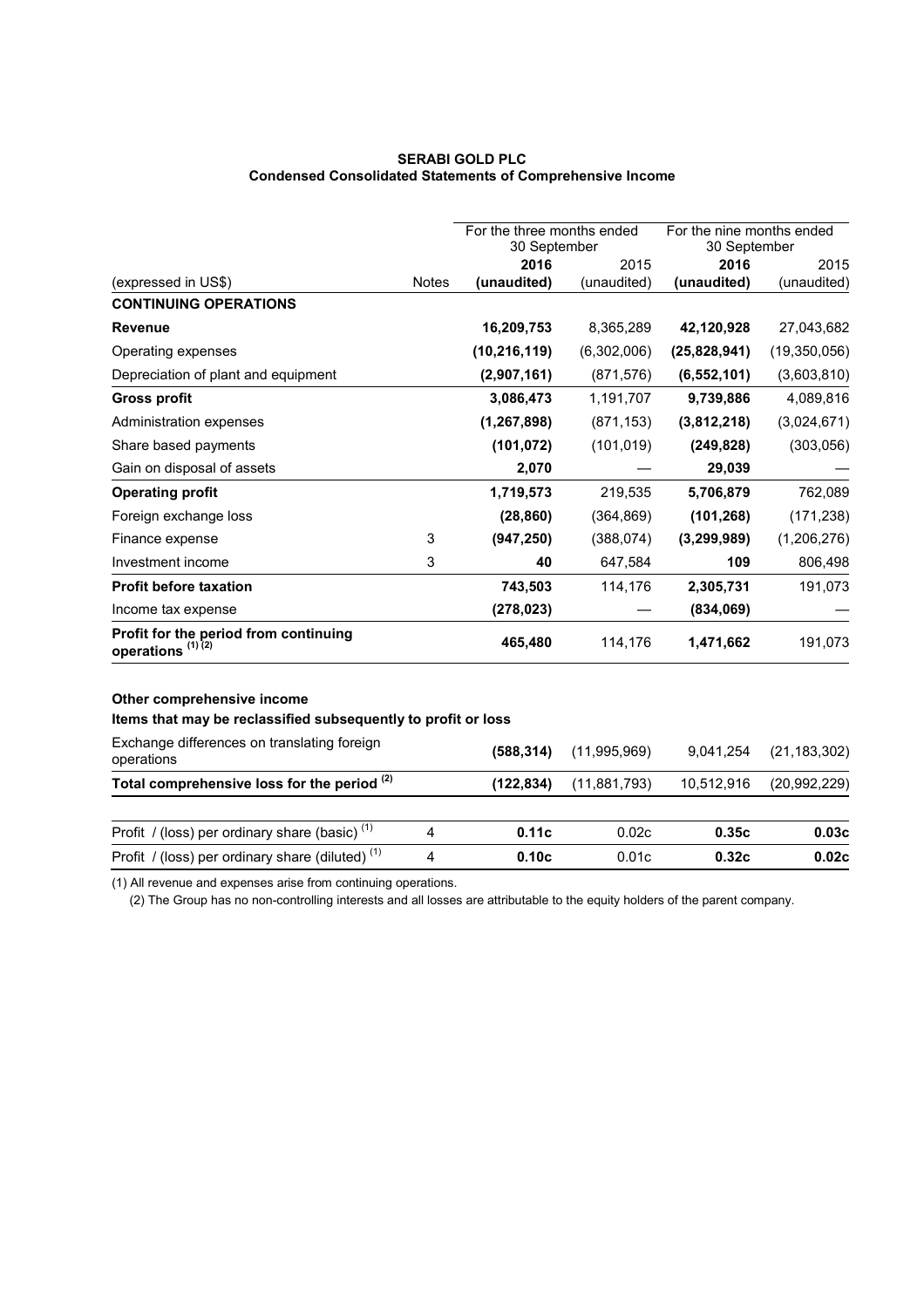# **SERABI GOLD PLC Condensed Consolidated Balance Sheets**

|                                              |              | As at<br>30 September 30 September | As at          | As at<br>31 December |
|----------------------------------------------|--------------|------------------------------------|----------------|----------------------|
|                                              |              | 2016                               | 2015           | 2015                 |
| (expressed in US\$)                          | <b>Notes</b> | (unaudited)                        | (unaudited)    | (audited)            |
| <b>Non-current assets</b>                    |              |                                    |                |                      |
| Deferred exploration costs                   | 6            | 9,731,144                          | 9,018,777      | 8,679,246            |
| Property, plant and equipment                | 7            | 44,860,837                         | 39, 181, 535   | 40,150,484           |
| <b>Total non-current assets</b>              |              | 54,591,981                         | 48,200,312     | 48,829,730           |
| <b>Current assets</b>                        |              |                                    |                |                      |
| Inventories                                  | 8            | 7,865,290                          | 7,677,056      | 6,908,790            |
| Trade and other receivables                  |              | 9,165,344                          | 6,683,465      | 6,133,284            |
| Prepayments and accrued income               |              | 2,652,081                          | 2,248,960      | 2,429,506            |
| Cash and cash equivalents                    |              | 3,116,123                          | 3,814,439      | 2,191,759            |
| <b>Total current assets</b>                  |              | 22,798,838                         | 20,423,920     | 17,663,339           |
| <b>Current liabilities</b>                   |              |                                    |                |                      |
| Trade and other payables                     |              | 6,564,033                          | 4,788,850      | 4,212,803            |
| Interest bearing liabilities                 | 9            | 1,425,058                          | 4,928,000      | 4,000,000            |
| Trade and asset finance facilities           |              | 3,260,272                          | 7,892,830      | 7,385,155            |
| Derivative financial liabilities             | 10           | 262,000                            | 70,038         |                      |
| Accruals                                     |              | 367,646                            | 167,237        | 226,197              |
| <b>Total current liabilities</b>             |              | 11,879,009                         | 17,846,954     | 15,824,155           |
| <b>Net current assets</b>                    |              | 10,919,829                         | 2,576,966      | 1,839,184            |
| <b>Total assets less current liabilities</b> |              | 65,511,810                         | 50,777,278     | 50,668,914           |
| <b>Non-current liabilities</b>               |              |                                    |                |                      |
| Trade and other payables                     |              | 2,275,312                          | 2,226,238      | 1,857,914            |
| Provisions                                   |              | 2,284,002                          | 2,075,105      | 1,898,714            |
| Interest bearing liabilities                 |              | 210,657                            | 246,557        | 128,641              |
| <b>Total non-current liabilities</b>         |              | 4,769,971                          | 4,547,900      | 3,885,269            |
| <b>Net assets</b>                            |              | 60,741,839                         | 46,229,378     | 46,783,645           |
| <b>Equity</b>                                |              |                                    |                |                      |
| Share capital                                | 13           | 5,540,960                          | 5,263,182      | 5,263,182            |
| Share premium                                |              | 1,722,222                          |                |                      |
| Option reserve                               |              | 1,237,581                          | 2,646,397      | 2,747,415            |
| Other reserves                               |              | 361,461                            | 450,262        | 450,262              |
| Translation reserve                          |              | (30, 185, 281)                     | (39, 919, 594) | (39, 226, 535)       |
| Distributable surplus                        |              | 82,064,896                         | 77,789,131     | 77,549,321           |
| <b>Equity shareholders' funds</b>            |              | 60,741,839                         | 46,229,378     | 46,783,645           |

The interim financial information has not been audited and does not constitute statutory accounts as defined in Section 434 of the Companies Act 2006. Whilst the financial information included in this announcement has been compiled in accordance with International Financial Reporting Standards ("IFRS") this announcement itself does not contain sufficient financial information to comply with IFRS. The Group statutory accounts for the year ended 31 December 2015 prepared under IFRS as adopted in the EU and with IFRS and their interpretations adopted by the International Accounting Standards Board have been filed with the Registrar of Companies following their adoption by shareholders at the last Annual General Meeting. The auditor's report on these accounts was unqualified but did contain an Emphasis of Matter with respect to the Company and the Group regarding Going Concern. The auditor's report did not contain a statement under Section 498 (2) or 498 (3) of the Companies Act 2006.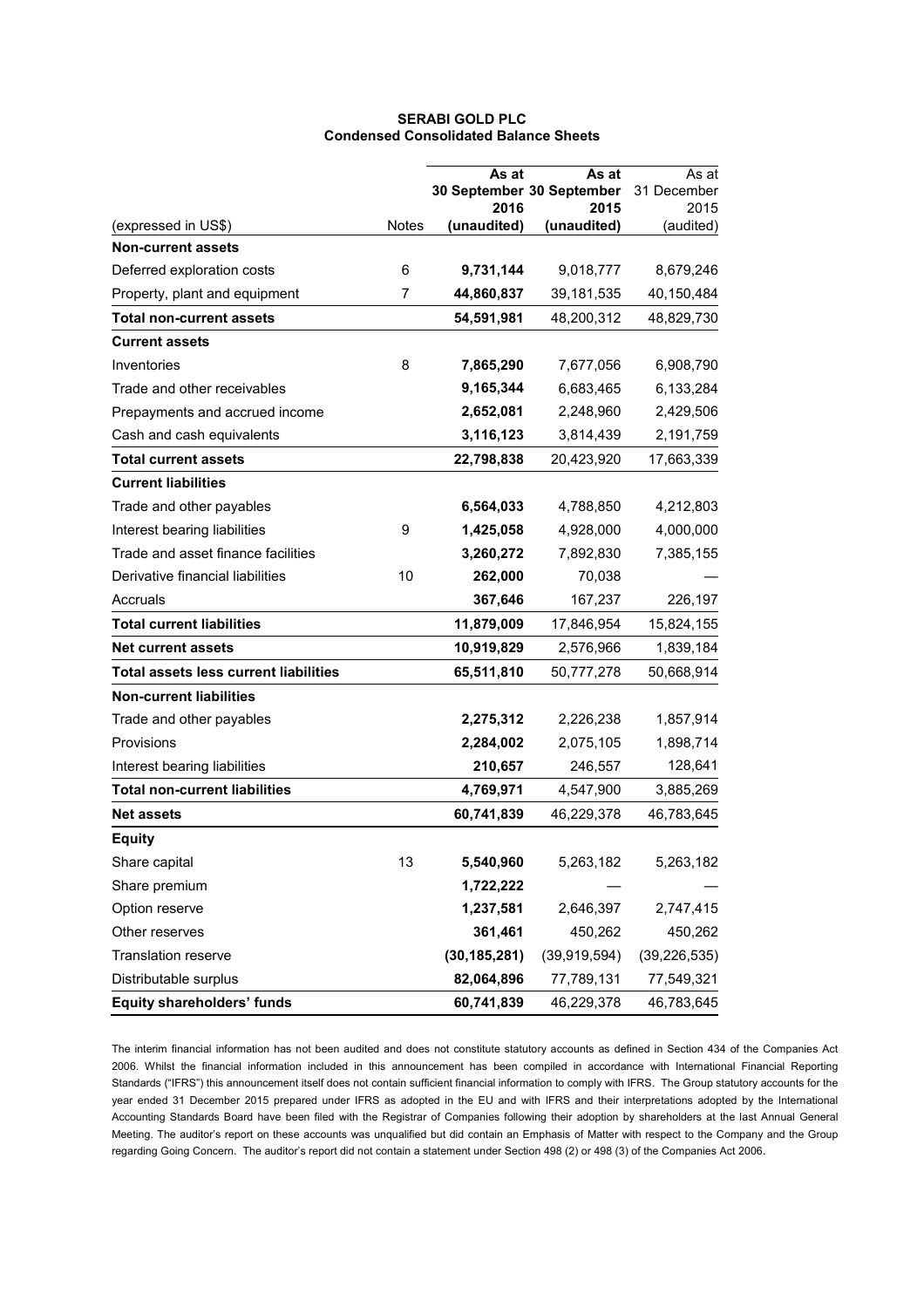# **SERABI GOLD PLC Condensed Consolidated Statements of Changes in Shareholders' Equity**

| (expressed in US\$)                                                   | Share<br>capital | Share<br>premium | Share<br>option<br>reserve | Other<br>reserves <sup>(1)</sup> | Translation<br>reserve | Accumulated<br>loss | <b>Total equity</b> |
|-----------------------------------------------------------------------|------------------|------------------|----------------------------|----------------------------------|------------------------|---------------------|---------------------|
| <b>Equity shareholders' funds</b><br>at 31 December 2014<br>(audited) | 61,668,212       | 67,656,848       | 2,400,080                  | 450,262                          | (18, 736, 292)         | (46, 520, 559)      | 66,918,551          |
| Foreign currency adjustments                                          |                  |                  |                            |                                  | (9, 187, 333)          |                     | (9, 187, 333)       |
| Profit for the period                                                 |                  |                  |                            |                                  |                        | 76,897              | 76,897              |
| Total comprehensive income<br>for the period                          |                  |                  |                            |                                  | (9, 187, 333)          | 76,897              | (9, 110, 436)       |
| Share options lapsed in period                                        |                  |                  | (56, 739)                  |                                  |                        | 56,739              |                     |
| Share option expense                                                  |                  |                  | 202,037                    |                                  |                        |                     | 202,037             |
| <b>Equity shareholders' funds</b><br>at 30 June 2015<br>(unaudited)   | 61,668,212       | 67,656,848       | 2,545,378                  | 450,262                          | (27, 923, 625)         | (46, 386, 923)      | 58,010,152          |
| Foreign currency adjustments                                          |                  |                  |                            |                                  | (11,302,910)           |                     | (11, 302, 910)      |
| Loss for the period                                                   |                  |                  |                            |                                  |                        | (125, 634)          | (125, 634)          |
| Total comprehensive income<br>for the period                          |                  |                  |                            |                                  | (11,302,910)           | (125, 634)          | (11, 428, 544)      |
| Cancellation of share premium                                         |                  | (67, 656, 848)   |                            |                                  |                        | 67,656,848          |                     |
| Cancellation of deferred shares (56,405,030)                          |                  |                  |                            |                                  |                        | 56,405,030          |                     |
| Share option expense                                                  |                  |                  | 202,037                    |                                  |                        |                     | 202,037             |
| <b>Equity shareholders' funds</b><br>at 31 December 2015<br>(audited) | 5,263,182        |                  | 2,747,415                  | 450,262                          | (39, 226, 535)         | 77,549,321          | 46,783,645          |
| Foreign currency adjustments                                          |                  |                  |                            |                                  | 9,041,254              |                     | 9,041,254           |
| Profit for the period                                                 |                  |                  |                            |                                  |                        | 1,471,662           | 1,471,662           |
| Total comprehensive income<br>for the period                          |                  |                  |                            |                                  | 9,041,254              | 1,471,662           | 10,512,916          |
| Shares issued in period                                               | 277,778          | 1,722,222        |                            |                                  |                        |                     | 2,000,000           |
| Release of Fair Value provision<br>on convertible loan                |                  |                  |                            |                                  |                        | 1,195,450           | 1,195,450           |
| Warrants lapsed                                                       |                  |                  |                            | (88, 801)                        |                        | 88,801              |                     |
| Share options lapsed in period                                        |                  |                  | (1,759,662)                |                                  |                        | 1,759,662           |                     |
| Share option expense                                                  |                  |                  | 249,828                    |                                  |                        |                     | 249,828             |
| Equity shareholders' funds<br>at 30 September 2016<br>(unaudited)     | 5,540,960        | 1,722,222        | 1,237,581                  | 361,461                          | (30, 185, 281)         | 82,064,896          | 60,741,839          |

(1) Other reserves comprise a merger reserve of US\$361,461 (2015: merger reserve of US\$ 361,461 and warrant reserve of US\$88,801)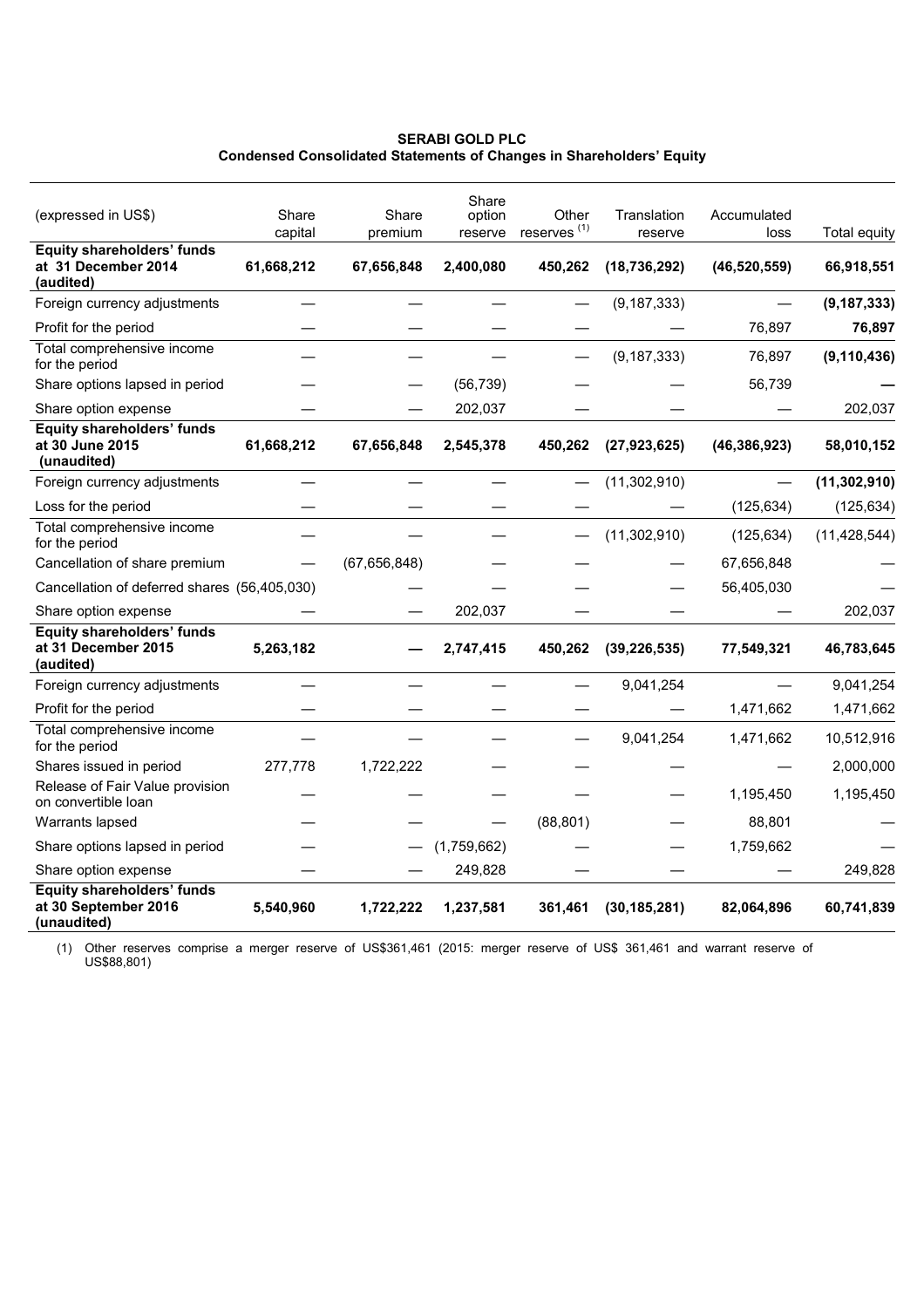# **SERABI GOLD PLC Condensed Consolidated Cash Flow Statements**

|                                                                           | For the three months<br>ended |               | For the nine months<br>ended |                     |
|---------------------------------------------------------------------------|-------------------------------|---------------|------------------------------|---------------------|
|                                                                           | 30 September<br>2016<br>2015  |               | 30 September<br>2016         |                     |
| (expressed in US\$)                                                       | (unaudited)                   | (unaudited)   | (unaudited)                  | 2015<br>(unaudited) |
| <b>Operating activities</b>                                               |                               |               |                              |                     |
| Profit before taxation                                                    | 465,480                       | 114,176       | 1,471,662                    | 191,073             |
| Depreciation - plant, and equipment                                       | 2,907,161                     | 871,576       | 6,552,101                    | 3,603,810           |
| Net financial expense                                                     | 976,071                       | 105,359       | 3,401,148                    | 571,016             |
| Taxation                                                                  | 278,023                       |               | 834,069                      |                     |
| Share-based payments                                                      | 101,072                       | 101,019       | 249,828                      | 303,056             |
| Foreign exchange gain                                                     | 38,109                        | 112,300       | 207,785                      | 276,788             |
| <b>Changes in working capital</b>                                         |                               |               |                              |                     |
| Decrease / (increase) in inventories                                      | 1,286,509                     | (1, 103, 999) | 505,768                      | (2,552,479)         |
| Decrease / (increase) in receivables, prepayments and<br>accrued income   | 330,084                       | 791,116       | (2,434,886)                  | (775, 400)          |
| (Decrease) / increase in payables, accruals and provisions                | (68, 421)                     | 1,219,436     | 1,411,427                    | 2,860,354           |
| Net cash inflow from operations                                           | 6,314,088                     | 2,210,983     | 12,198,902                   | 4,478,218           |
|                                                                           |                               |               |                              |                     |
| <b>Investing activities</b>                                               |                               |               |                              |                     |
| Sales revenues recognised to date                                         |                               | 1,340,259     |                              | 2,267,350           |
| Capitalised pre-operating costs                                           |                               | (1,724,903)   |                              | (2,392,111)         |
| Purchase of property, plant and equipment and projects in<br>construction | (713,069)                     | (997, 540)    | (2,840,740)                  | (4, 285, 435)       |
| Mine development expenditures                                             | (469, 608)                    | (150, 801)    | (1,718,759)                  | (948, 633)          |
| Exploration and development expenditure                                   | (247, 479)                    | (108, 083)    | (247, 479)                   | (570, 318)          |
| Proceeds from sale of assets                                              | 2,070                         |               | 29,039                       |                     |
| Interest received                                                         | 40                            | $\mathbf{1}$  | 109                          | 842                 |
| Net cash outflow on investing activities                                  | (1,428,046)                   | (1,641,067)   | (4, 777, 830)                | (5,928,305)         |
| <b>Financing activities</b>                                               |                               |               |                              |                     |
| Repayment of short-term secured loan                                      | (1, 333, 334)                 | (1,000,000)   | (2,666,667)                  | (3,000,000)         |
| Drawdown of convertible loan and subsequent conversion of<br>shares       |                               |               | 2,000,000                    |                     |
| Receipts from short-term trade finance                                    | 4,454,632                     | 6,435,952     | 16,355,730                   | 17,123,401          |
| Repayment of short-term trade finance                                     | (9,411,663)                   | (6, 130, 683) | (20, 921, 538)               | (16,994,618)        |
| Payment of finance lease liabilities                                      | (161, 210)                    | (303, 380)    | (542, 731)                   | (570, 445)          |
| Interest paid and other finance costs                                     | (125, 901)                    | (84, 406)     | (624, 233)                   | (854, 276)          |
| Net cash (outflow) from financing activities                              | (6, 577, 476)                 | (1,082,517)   | (6, 399, 439)                | (4, 295, 938)       |
|                                                                           |                               |               |                              |                     |
| Net (decrease) / increase in cash and cash equivalents                    | (1,691,434)                   | (512,601)     | 1,021,633                    | (5,746,025)         |
| Cash and cash equivalents at beginning of period                          | 4,774,537                     | 4,481,970     | 2,191,759                    | 9,813,602           |
| Exchange difference on cash                                               | 33,020                        | (154, 930)    | (97, 269)                    | (253, 138)          |
| Cash and cash equivalents at end of period                                | 3,116,123                     | 3,814,439     | 3,116,123                    | 3,814,439           |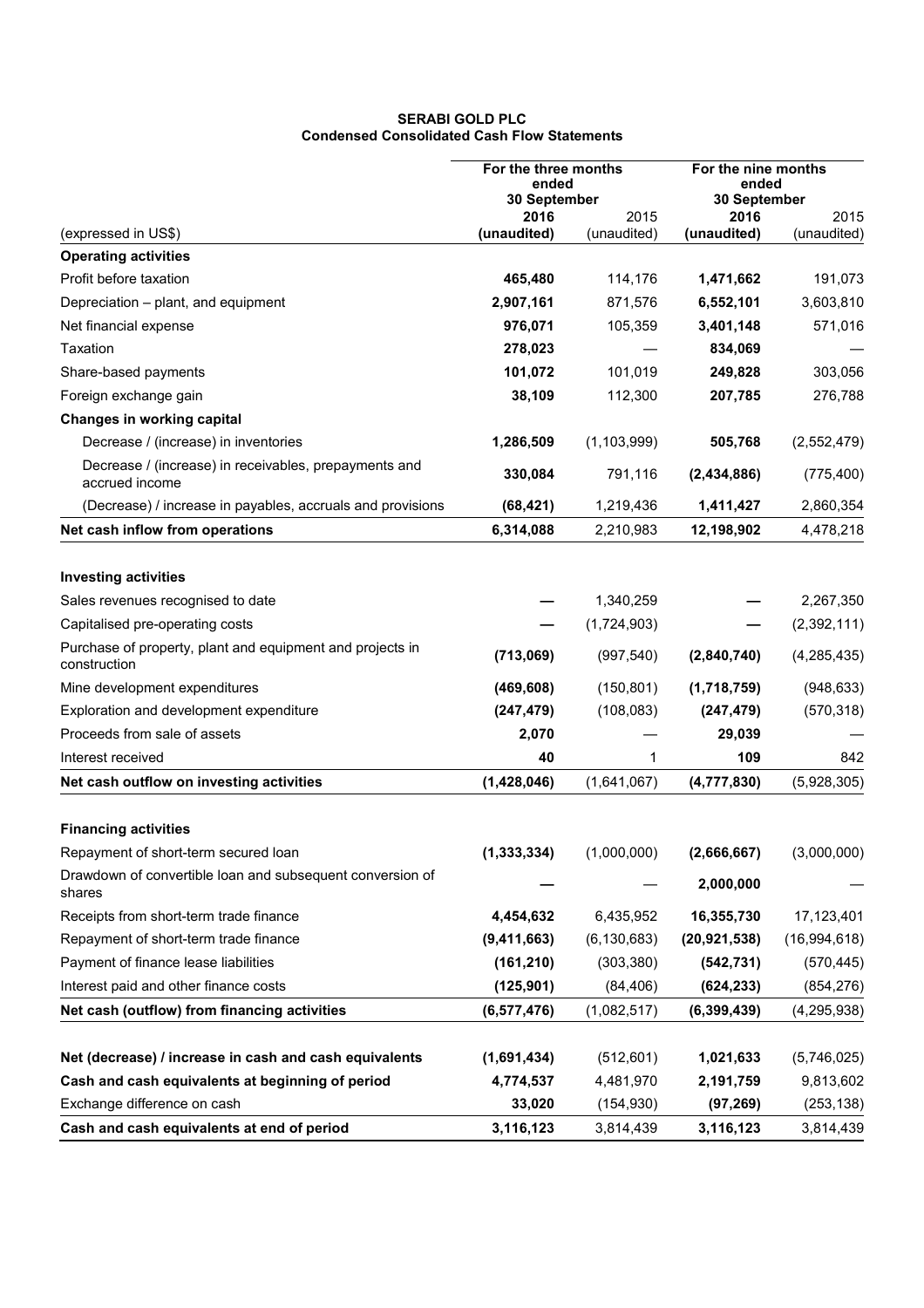#### **SERABI GOLD PLC Report and condensed consolidated financial statements for the 3 month and 9 month periods ended 30 September 2016**

# **Notes to the Condensed Consolidated Financial Statements**

# **1. Basis of preparation**

These interim accounts are for the three and nine month periods ended 30 September 2016. Comparative information has been provided for the unaudited three and nine month periods ended 30 September 2015 and, where applicable, the audited twelve month period from 1 January 2015 to 31 December 2015.

The accounts for the periods have been prepared in accordance with International Accounting Standard 34 "Interim Financial Reporting" and the accounting policies are consistent with those of the annual financial statements for the year ended 31 December 2015 and those envisaged for the financial statements for the year ending 31 December 2016. The Group has not adopted any standards or interpretation in advance of the required implementation dates. It is not anticipated that the adoption in the future of the new or revised standards or interpretations that have been issued by the International Accounting Standards Board will have a material impact on the Group's earnings or shareholders' funds.

These financial statements do not constitute statutory accounts as defined in Section 434 of the Companies Act 2006.

# **(i) Going concern and availability of project finance**

Having commenced initial development activities for the Sao Chico Mine at the end of 2014, this mine was in development throughout 2015. On 1 February 2016, the Group announced that, with effect from 1 January 2016, the Sao Chico Mine had achieved Commercial Production. The Palito Mine has been in Commercial Production since 1 July 2014.

The Directors anticipate the Group now has access to sufficient funding for its immediate projected needs. The Group expects to have sufficient cash flow from its forecast production to finance its on-going operational requirements to repay its secured loan facilities and to, at least in part, fund exploration and development activity on its other gold properties. The secured loan facility is repayable by 31 December 2016 and at 30 September 2016, the amount outstanding under this facility was US\$1.33 million.

However, the forecasted cash flow projections for the remainder of 2016 include a continuing significant increase in production from the Sao Chico Mine compared with the preceding calendar year. Whilst the Group has declared Commercial Production at the Sao Chico Mine, there are risks associated with the commencement of any new mining operation whereby unforeseen technical and logistical events result in additional costs needing to be incurred, giving rise to the possibility that additional working capital may be required. Additionally, the Group is exposed to changes in gold price and currency exchange rates. Should additional working capital be required the Directors consider that further sources of finance could be secured within the required timescale.

On this basis, the Directors have therefore concluded that it is appropriate to prepare the financial statements on a going concern basis. However, there is no certainty that such additional funds either for working capital or for future development will be forthcoming and these conditions indicate the existence of a material uncertainty which mav cast significant doubt over the Group's ability to continue as a going concern and, therefore, that it may be unable to realise its assets and discharge its liabilities in the normal course of business. The financial statements do not include the adjustments that would result if the Group was unable to continue as a going concern.

### **(ii) Impairment**

At each balance sheet date, the Group reviews the carrying amounts of its property, plant and equipment and intangible assets to determine whether there is any indication that those assets have suffered impairment. Prior to carrying out impairment reviews, the significant cash generating units are assessed to determine whether they should be reviewed under the requirements of IFRS 6 - Exploration for and Evaluation of Mineral Resources or IAS 36 - Impairment of Assets. Such determination is by reference to the stage of development of the project and the level of reliability and surety of information used in calculating value in use or fair value less costs to sell. Impairment reviews performed under IFRS 6 are carried out on a project by project basis, with each project representing a potential single cash generating unit. An impairment review is undertaken when indicators of impairment arise; typically when one of the following circumstances applies:

- (i) sufficient data exists that render the resource uneconomic and unlikely to be developed
- (ii) title to the asset is compromised
- (iii) budgeted or planned expenditure is not expected in the foreseeable future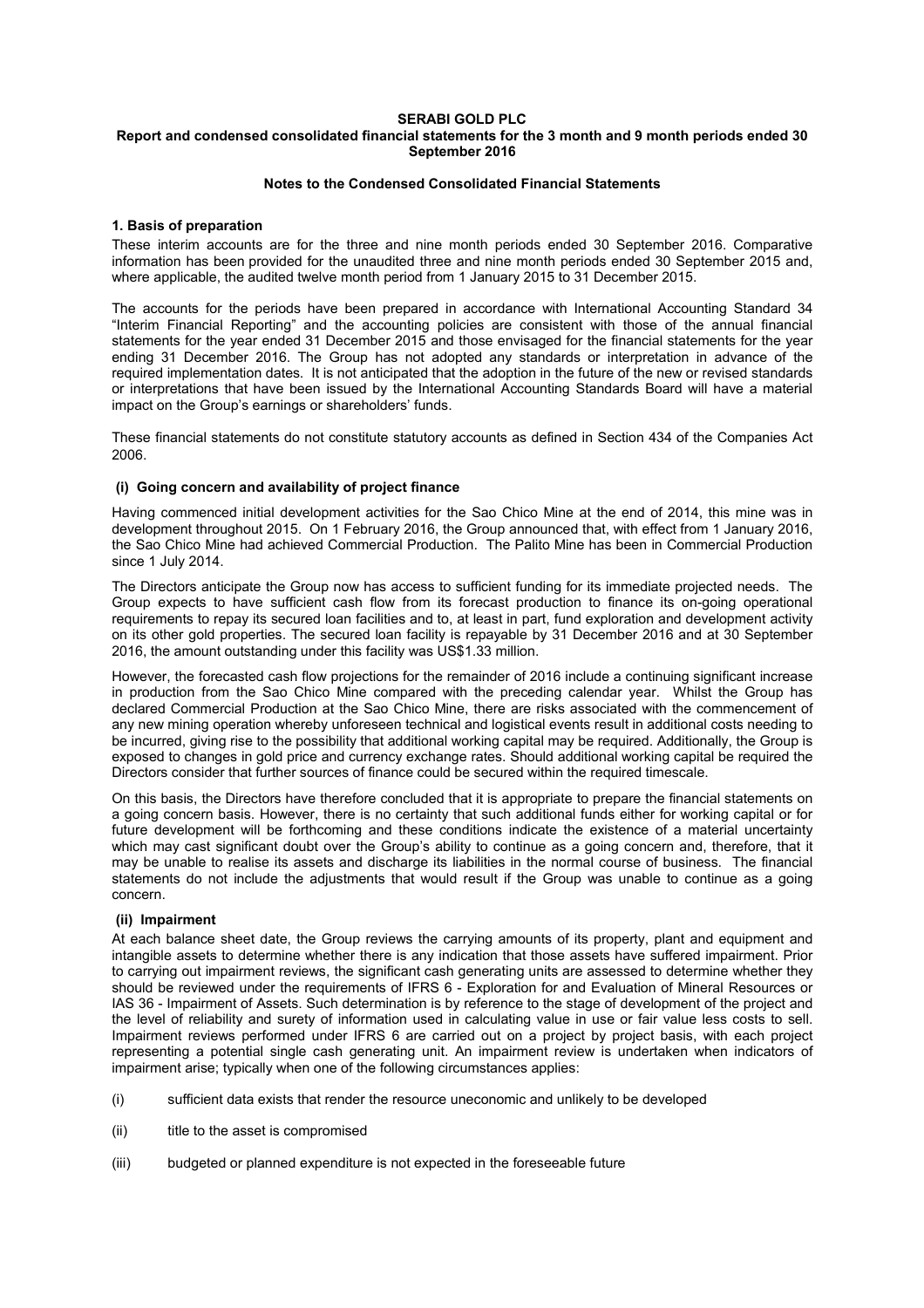(iv) insufficient discovery of commercially viable resources leading to the discontinuation of activities

Impairment reviews performed under IAS 36 are carried out when there is an indication that the carrying value may be impaired. Such key indicators (though not exhaustive) to the industry include:

- (i) a significant deterioration in the spot price of gold
- (ii) a significant increase in production costs
- (iii) a significant revision to, and reduction in, the life of mine plan

If any indication of impairment exists, the recoverable amount of the asset is estimated, being the higher of fair value less costs to sell and value in use. In assessing value in use, the estimated future cash flows are discounted to their present value using a pre-tax discount rate that reflects current market assessments of the time value of money and the risks specific to the asset for which the estimates of future cash flows have not been adjusted.

If the recoverable amount of an asset (or cash-generating unit) is estimated to be less than its carrying amount, the carrying amount of the asset (or cash generating unit) is reduced to its recoverable amount. Such impairment losses are recognised in profit or loss for the year.

Where an impairment loss subsequently reverses, the carrying amount of the asset (or cash-generating unit) is increased to the revised estimate of its recoverable amount, but so that the increased carrying amount does not exceed the carrying amount that would have been determined had no impairment loss been recognised for the asset (or cash-generating unit) in prior years. A reversal of an impairment loss is recognised in profit or loss for the year.

#### **(iii) Property, plant and equipment and mining properties**

#### *1. Owned assets*

Items of property, plant and equipment are stated at cost less accumulated depreciation and impairment losses.

Upon demonstration of the feasibility of commercial production, any past deferred exploration, evaluation and development costs related to that operation are reclassified as Assets in Construction. When commercial production commences these expenditures are then subsequently transferred at cost to Mining Properties. They are stated at cost less amortisation charges and any provision for impairment. Amortisation is calculated over the estimated life of the mineable inventory on a unit of production basis. Future forecast capital expenditure is included in the unit of production depreciation calculation.

#### *2. Leased assets*

Assets held under leases, which result in the Group bearing risk and receiving benefit of ownership (finance leases), are capitalised as property, plant and equipment at the estimated present value of underlying lease payments.

The corresponding finance lease obligation is included within borrowings. The interest element is allocated to accounting periods during the lease term to reflect a constant rate of interest on the remaining balance of the obligation for each accounting period.

### *3. Subsequent costs*

Costs relating to maintenance and upkeep of the Group's assets once such assets have been commissioned and entered into commercial operations will generally be expensed as incurred. In the event, however, that the costs demonstrably result in extending the original estimated life of such asset or enhances its value, then such expenditure is added to the carrying value of that asset and amortised over its remaining estimated useful life.

#### *4. Depreciation*

Depreciation is charged to profit or loss on a straight-line basis over the estimated useful lives of each part of an item of property, plant and equipment. Land is not depreciated.

The Group reviews the economic lives at the end of each annual reporting period.

The residual value, if not insignificant, is reassessed annually. Gains and losses on disposal are determined by comparing proceeds with carrying values and are included in profit or loss.

#### (v) *Commercial production*

Following the commencement of development and construction work intended to advance a mining project into commercial production, the Board will consider and approve the criteria that they will apply in assessing when that mining project has achieved commercial production. These criteria may be agreed in conjunction with other stakeholders particularly financing parties and lenders. There are no set regulations or standards to be applied,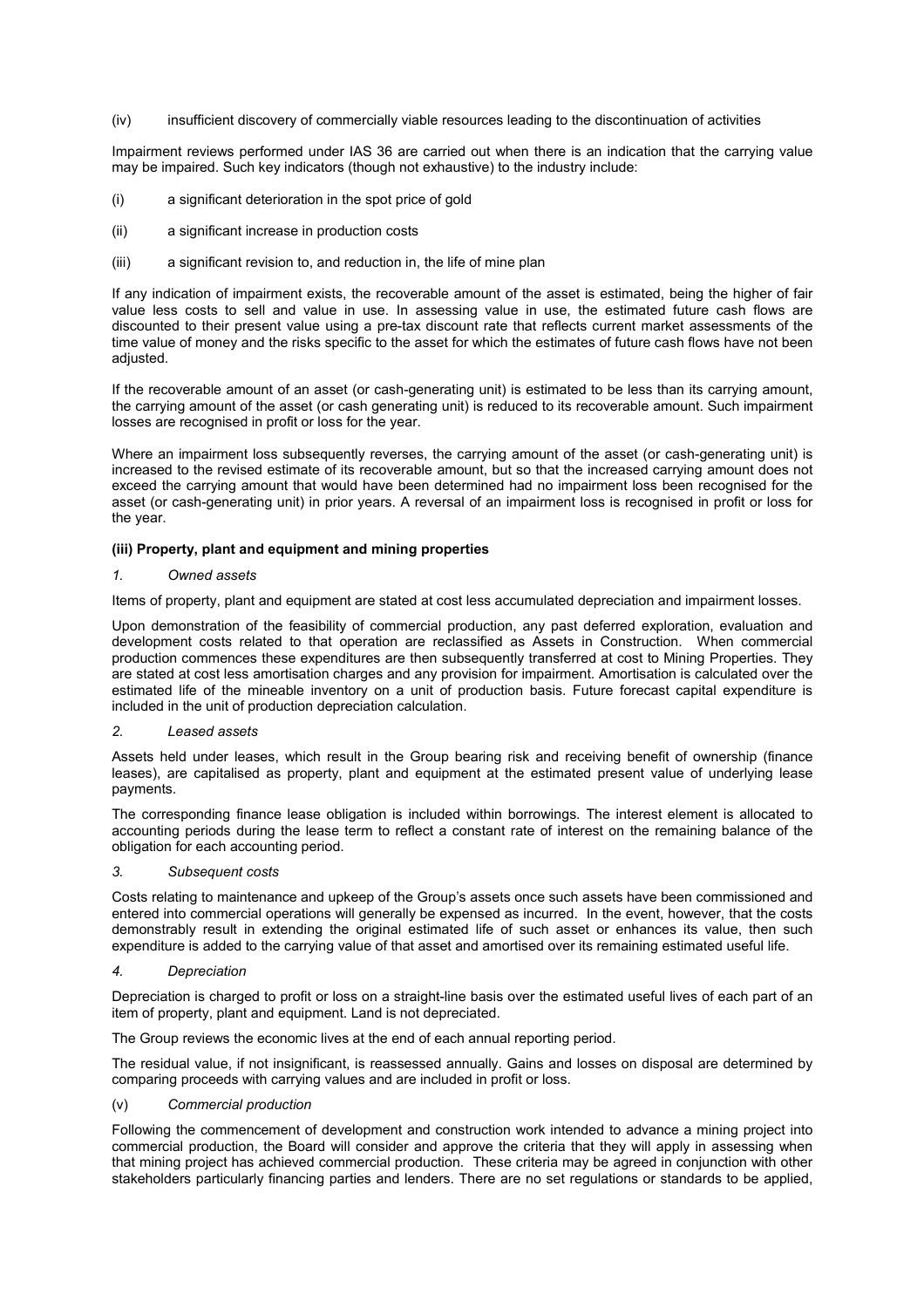but the criteria set will primarily consider the performance of the project compared to projections and generally these criteria will be measured over a continuous period of time. The judgements made and the relative performance measures will be based on the Board's view of the complexity and the relative importance of certain key activity areas in determining the long term commerciality of the mining project.

### **(iv) Inventories**

Inventories are stated at the lower of cost and net realisable value. Materials that are no longer considered as likely to be used by the Group or their value is unlikely to be readily realised through a sale to a third party, are provided for.

Materials held for consumption within operations are valued based on purchase price or, when manufactured internally, at cost. Costs are allocated on an average basis and include direct material, labour, related transportation costs and an appropriate allocation of overhead costs.

Gold bullion, copper/gold concentrate, run of mine ore and any other production inventories are valued at the lower of cost and net realisable value. Dependent on the current stage of any product inventory in the process cycle, cost will reflect, as appropriate, mining, processing, transport and labour costs as well as an allocation of mine services overheads required to bring the product to its current state.

Net realisable value is the estimated selling price in the ordinary course of business, after deducting any costs to completion and any applicable marketing, selling, shipping and other distribution expenses.

# **(v) Revenue**

Revenue represents amounts receivable in respect of sales of gold and by-products. Revenue represents only sales for which contracts have been agreed and for which the product has been delivered to the purchaser in the manner set out in the contract. Revenue is stated net of any applicable sales taxes. All revenue is derived from the sales of copper/gold concentrates produced by the Palito Mine and gold bullion produced from both the Palito Mine and the Sao Chico Mine.

Revenue from the sale of goods is recognised when the risks and rewards of ownership have been transferred to the buyer. Revenues are recognised in full using prices ruling at the date of sale with adjustments in respect of final sales prices being recognised in the month that such adjustment is agreed. Fair value adjustments for gold prices in respect of any sale for which final pricing has not been agreed at any balance sheet date is accounted for using the gold price at that balance sheet date. Any unsold production and in particular concentrate is held as inventory and valued at the lower of production cost and net realisable value until sold.

During the month of September 2016, the Group entered into a new contract for the sale of its copper/gold concentrate. Under the contract operated by the company from January to August 2016 revenue could only be recognised when material arrived at the purchasers designated location. Under a new contract effective from September 2016 revenue is recognised when the material departs from the port of Belem. In the case of gold bullion revenue is recognised at the time that gold is delivered to the end purchaser.

No revenue is recognised if there are significant uncertainties regarding recovery of the consideration due.

Interest income is recognised on a time-proportion basis using the effective interest rate method.

### **(vi) Currencies**

The condensed financial statements are presented in United States dollars (US\$ or "\$"). Other currencies referred to in these condensed financial statements are UK pounds ("UK£"), Canadian dollars ("C\$") and Brazilian Reais ("BrR\$").

The Group's presentational currency has been selected based on the currency of the primary economic environment in which the Group as a whole operates on the basis that the Group's primary product is generally traded by reference to its pricing in United States Dollars.

Transactions in currencies other than the functional currency of a company are recorded at a rate of exchange approximating to that prevailing at the date of the transaction. At each balance sheet date, monetary assets and liabilities that are denominated in currencies other than the functional currency are translated at the amounts prevailing at the balance sheet date and any gains or losses arising are recognised in profit or loss.

On consolidation, the assets and liabilities of the Group's overseas operations that do not have a US Dollar functional currency are translated at exchange rates prevailing at the balance sheet date. Income and expense items are translated at the average exchange rate for the period. Exchange differences arising on the net investment in subsidiaries are recognised in other comprehensive income.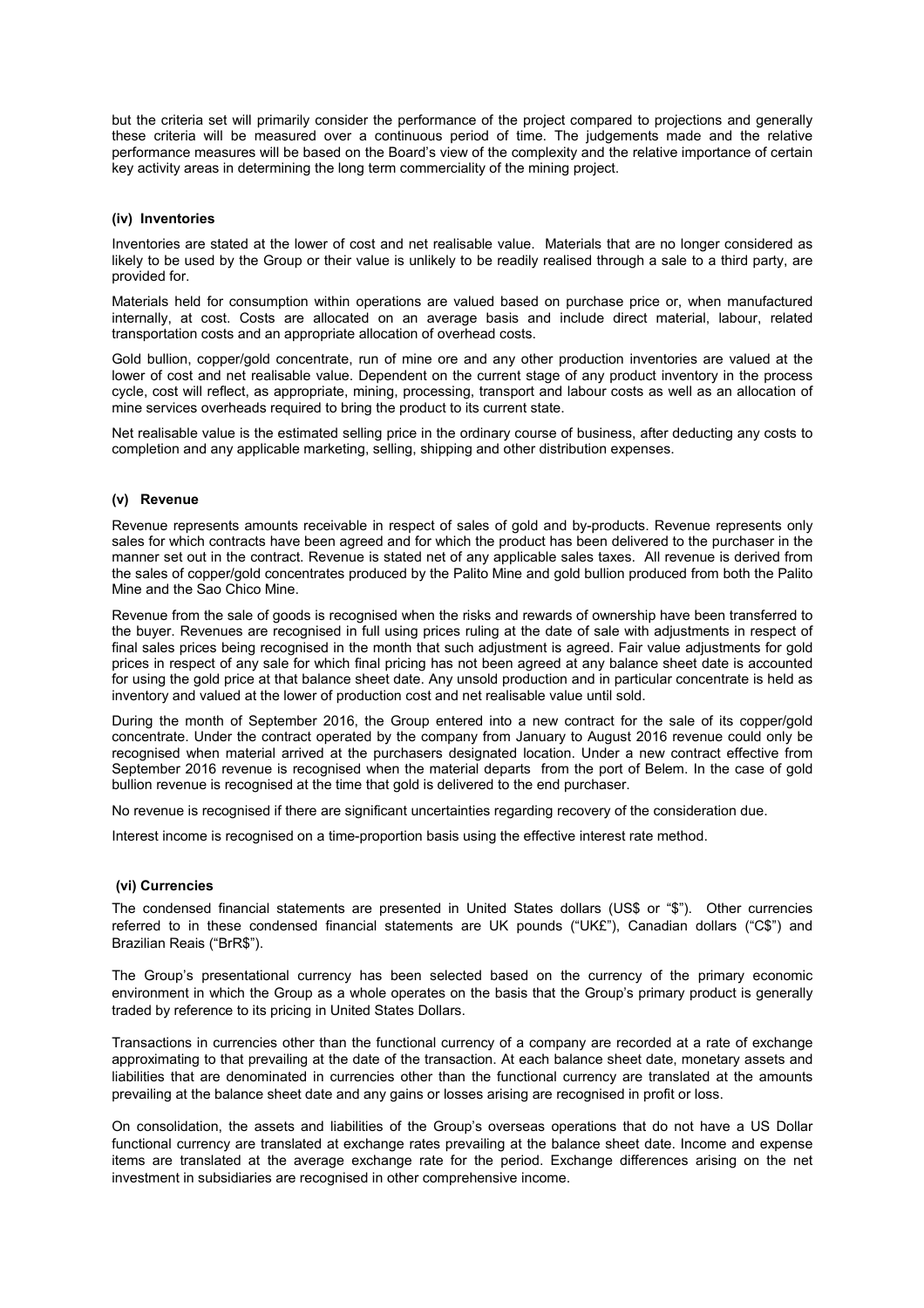# (**vii) Cash and cash equivalents**

Cash and cash equivalents include cash in hand, deposits held at call with banks, other short-term highly liquid investments with original maturities of three months or less and bank overdrafts. Bank overdrafts are shown within interest bearing liabilities in current liabilities on the balance sheet.

# **2. Taxation**

No deferred tax asset arising from carried forward losses has been recognised in the financial statements because of uncertainty as to the time period over which this asset may be recovered.

# **3. Finance income and expense**

| <b>Finance expense</b>                                                                  | 3 months<br>ended 30     | 3 months<br>ended 30 | 9 months<br>ended 30     | 9 months<br>ended 30 |
|-----------------------------------------------------------------------------------------|--------------------------|----------------------|--------------------------|----------------------|
|                                                                                         | <b>September</b><br>2016 | September<br>2015    | <b>September</b><br>2016 | September<br>2015    |
|                                                                                         | US\$                     | US\$                 | US\$                     | US\$                 |
|                                                                                         | (unaudited)              | (unaudited)          | (unaudited)              | (unaudited)          |
| Interest and fees on loans and finance facilities                                       | 146.229                  | 388.074              | 684.561                  | 1,206,276            |
| Effective interest charge of the fair value, and loss<br>on revaluation, of derivatives | 378,719                  |                      | 1,699,175                |                      |
| Finance cost on gold trading                                                            | 422,302                  |                      | 916,253                  |                      |
|                                                                                         | 947.250                  | 388.074              | 3,299,989                | 1,206,276            |

| <b>Finance income</b>              | 3 months<br>ended 30<br><b>September</b> | 3 months<br>ended 30<br>September | 9 months<br>ended 30<br><b>September</b> | 9 months<br>ended 30<br>September |
|------------------------------------|------------------------------------------|-----------------------------------|------------------------------------------|-----------------------------------|
|                                    | 2016                                     | 2015                              | 2016                                     | 2015                              |
|                                    | US\$                                     | US\$                              | US\$                                     | US\$                              |
|                                    | (unaudited)                              | (unaudited)                       | (unaudited)                              | (unaudited)                       |
| Gain on revaluation of derivatives |                                          | 474,336                           |                                          | 458,465                           |
| Finance income on gold trading     |                                          | 173,246                           |                                          | 347,191                           |
| Interest income                    | 40                                       | 2                                 | 109                                      | 842                               |
|                                    | 40                                       | 647,584                           | 109                                      | 806,498                           |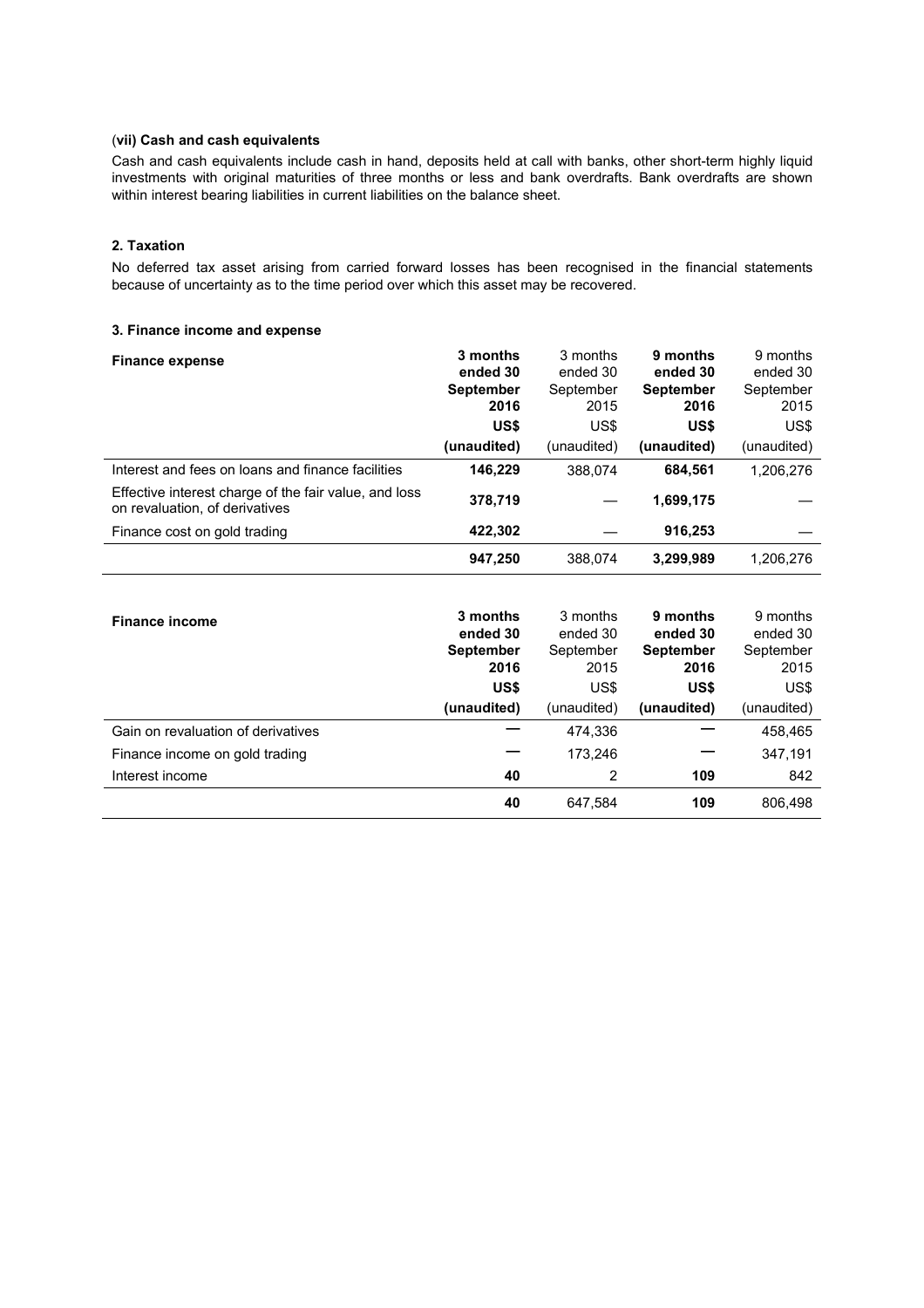# **4. Earnings per share**

|                                                                 | 3 months<br>ended 30     | 3 months<br>ended 30       | 9 months<br>ended 30     | 9 months<br>ended 30         | 12 months<br>ended 31 |
|-----------------------------------------------------------------|--------------------------|----------------------------|--------------------------|------------------------------|-----------------------|
|                                                                 | <b>September</b><br>2016 | September<br>2015          | <b>September</b><br>2016 | September<br>2015            | December<br>2015      |
| Profit / (loss) attributable to<br>ordinary shareholders (US\$) | 743,503                  | 114,176                    | 2,305,731                | 191,073                      | (48, 738)             |
| Weighted average ordinary<br>shares in issue                    | 678,005,407              | 656.389.204                | 663,647,199              | 656.389.204                  | 656.389.204           |
| Basic profit/(loss) per share<br>(US cents)                     | 0.11                     | 0.02                       | 0.35                     | 0.03                         | (0.01)                |
| Diluted ordinary shares in<br>issue                             | $727,915,407^{(1)}$      | 792,265,830 <sup>(1)</sup> | $713,557,199^{(1)}$      | 792, 265, 830 <sup>(1)</sup> | 656.389.204           |
| Diluted profit /(loss) per<br>share (US cents)                  | 0.10                     | 0.01                       | 0.32                     | 0.02                         | $(0.01)^{(2)}$        |

(1) Assumes exercise of all options and warrants outstanding as of that date.

(2) As the effect of dilution is to reduce the loss per share, the diluted loss per share is considered to be the same as the basic loss per share.

### **5. Segmental analysis**

The following information is given about the Group's reportable segments:

The Chief Operating Decision Maker is the Board of Directors. The Board reviews the Group's internal reporting in order to assess performance of the business. Management has determined the operating segments based on the reports reviewed by the Board.

The Board considers the performance of the Group by the geographical location of expenditures, and the division of capital expenditure between exploration and operations.

An analysis of the results for the three month period by management segment is as follows:

|                                   | 3 months ended 30 September 2016<br>(unaudited) |             | 3 months ended 30 September 2015<br>(unaudited) |             |             |             |
|-----------------------------------|-------------------------------------------------|-------------|-------------------------------------------------|-------------|-------------|-------------|
|                                   | <b>Brazil</b>                                   | UK.         | Total                                           | Brazil      | UK          | Total       |
|                                   | \$                                              | \$          | \$                                              | \$          | \$          | \$          |
| Revenue                           | 7,326,817                                       | 8,882,936   | 16,209,753                                      | 2,226,699   | 6,138,590   | 8,365,289   |
| Intra-group sales                 | 5,724,709                                       | (5,724,709) |                                                 | 6,907,295   | (6,907,295) |             |
| Operating expenses                | (8,655,547)                                     | (1,560,572) | (10, 216, 119)                                  | (4,699,097) | (1,602,909) | (6,302,006) |
| Depreciation                      | (2,727,025)                                     | (180, 136)  | (2,907,161)                                     | (644, 850)  | (226,726)   | (871, 576)  |
| Gross profit / (loss)             | 1,668,954                                       | 1,417,519   | 3,086,473                                       | 3,790,047   | (2,598,340) | 1,197,707   |
| Administration expenses           | (802, 738)                                      | (465, 160)  | (1, 267, 898)                                   | (270, 339)  | (600, 814)  | (871, 153)  |
| Share based payments              |                                                 | (101, 072)  | (101, 072)                                      |             | (101, 019)  | (101, 019)  |
| Gain on disposal of asset         | 2,070                                           |             | 2,070                                           |             |             |             |
| Operating profit / (loss)         | 868,286                                         | 851,287     | 1,719,573                                       | 3,519,708   | (3,300,173) | 219,535     |
| Foreign exchange gain /<br>(loss) | 59,665                                          | (88, 525)   | (28, 860)                                       | 119,461     | (484,330)   | (364,869)   |
| Interest (expense)/income         | (1,801)                                         | (945, 409)  | (947, 210)                                      | (34)        | 259,544     | 259,510     |
| Profit / (loss) before taxation   | 926,150                                         | (182, 647)  | 743,503                                         | 3,639,135   | (3,524,959) | 114,176     |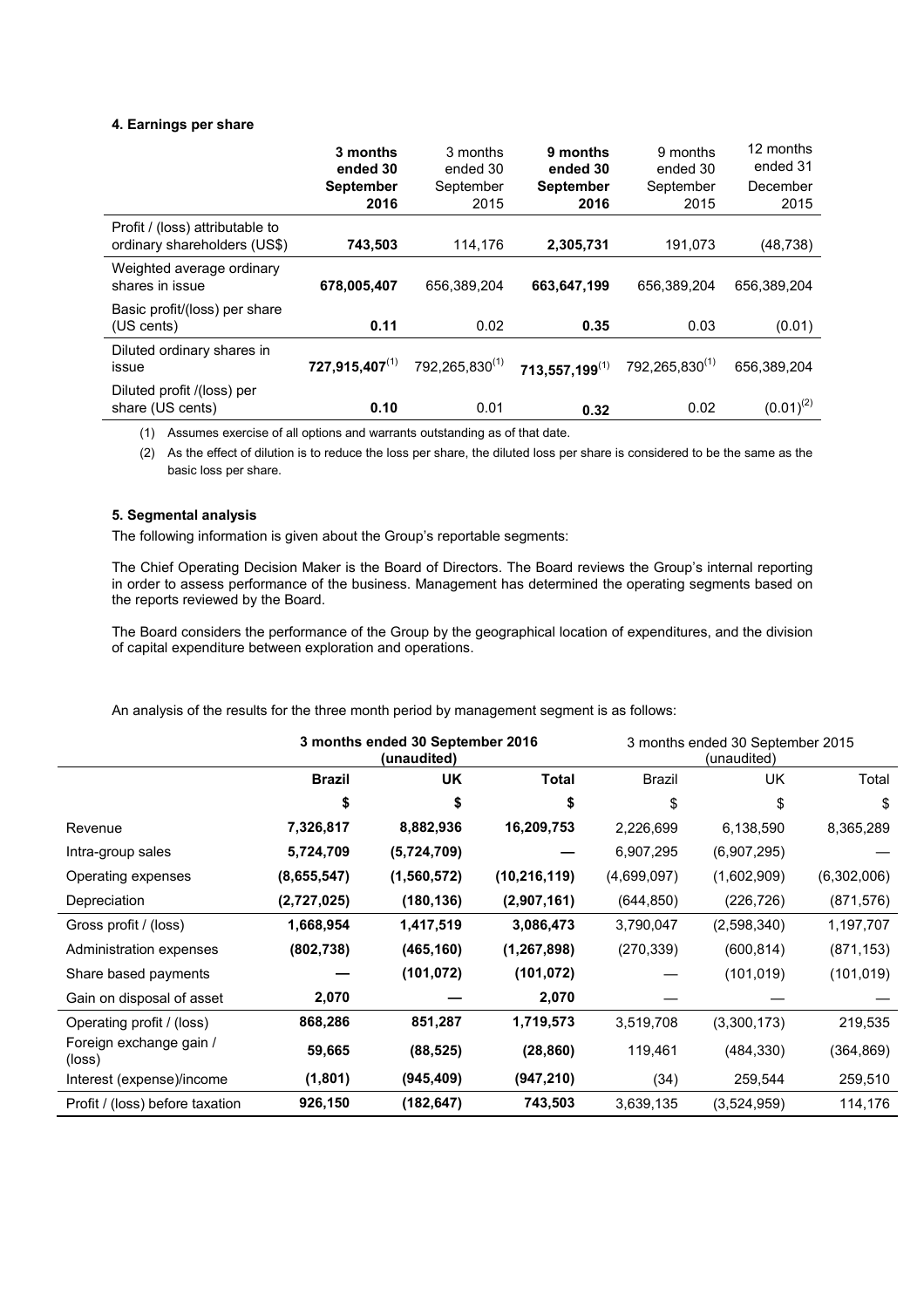|                                    | 9 months ended 30 September 2015<br>(unaudited) |                | 9 months ended 30 September 2015<br>(unaudited) |              |                |              |
|------------------------------------|-------------------------------------------------|----------------|-------------------------------------------------|--------------|----------------|--------------|
|                                    | <b>Brazil</b>                                   | UK             | Total                                           | Brazil       | UK             | Total        |
|                                    | \$                                              | \$             |                                                 | \$           | \$             | \$           |
| Revenue                            | 19,678,189                                      | 22,442,739     | 42,120,928                                      | 7,633,753    | 19,409,929     | 27,043,682   |
| Intra-group sales                  | 16,901,153                                      | (16, 901, 153) |                                                 | 19,379,440   | (19, 379, 440) |              |
| Operating expenses                 | (21, 150, 596)                                  | (4,678,345)    | (25,828,941)                                    | (15,203,651) | (4, 146, 405)  | (19,350,056) |
| Depreciation                       | (5,967,666)                                     | (584, 435)     | (6, 552, 101)                                   | (3,005,192)  | (598, 618)     | (3,603,810)  |
| Gross profit / (loss)              | 9,461,080                                       | 278,806        | 9,739,886                                       | 8,804,350    | (4,714,534)    | 4,089,816    |
| Administration expenses            | (2, 130, 227)                                   | (1,681,991)    | (3,812,218)                                     | (986, 736)   | (2,037,935)    | (3,024,671)  |
| Share based payments               |                                                 | (249, 828)     | (249, 828)                                      |              | (303,056)      | (303, 056)   |
| Gain on disposal of asset          | 29,039                                          |                | 29,039                                          |              |                |              |
| Operating profit / (loss)          | 7,359,892                                       | (1,653,013)    | 5,706,879                                       | 7,817,614    | (7,055,525)    | 762,089      |
| Foreign exchange<br>gain/(loss)    | 824,685                                         | (925, 953)     | (101, 268)                                      | 973,466      | (1, 144, 704)  | (171, 238)   |
| Interest (expense)/income          | (4, 155)                                        | (3, 295, 725)  | (3, 299, 880)                                   | 526          | (400, 304)     | (399, 778)   |
| Profit / (loss) before<br>taxation | 8,180,422                                       | (5,874,691)    | 2,305,731                                       | 8,791,606    | (8,600,533)    | 191,073      |

An analysis of the results for the nine month period by management segment is as follows:

An analysis of non-current assets by location is as follows:

|                      | <b>Total non-current assets</b> |              |             |  |
|----------------------|---------------------------------|--------------|-------------|--|
|                      | 30 September                    | 30 September | 31 December |  |
|                      | 2016                            | 2015         | 2015        |  |
|                      | (unaudited)                     | (unaudited)  | (audited)   |  |
|                      |                                 |              |             |  |
| Brazil – operations  | 44,860,837                      | 39,181,535   | 40,150,484  |  |
| Brazil - exploration | 9,731,144                       | 9,018,777    | 8,679,246   |  |
|                      | 54,591,981                      | 48,200,312   | 48,829,730  |  |

An analysis of total assets by location is as follows:

|               |              | <b>Total assets</b> |             |
|---------------|--------------|---------------------|-------------|
|               | 30 September | 30 September        | 31 December |
|               | 2016         | 2015                | 2015        |
|               | (unaudited)  | (unaudited)         | (audited)   |
|               |              |                     |             |
| <b>Brazil</b> | 64,051,787   | 59,592,252          | 57,378,205  |
| UK            | 13,339,032   | 9,031,980           | 9,114,864   |
|               | 77,390,819   | 68,624,232          | 66,493,069  |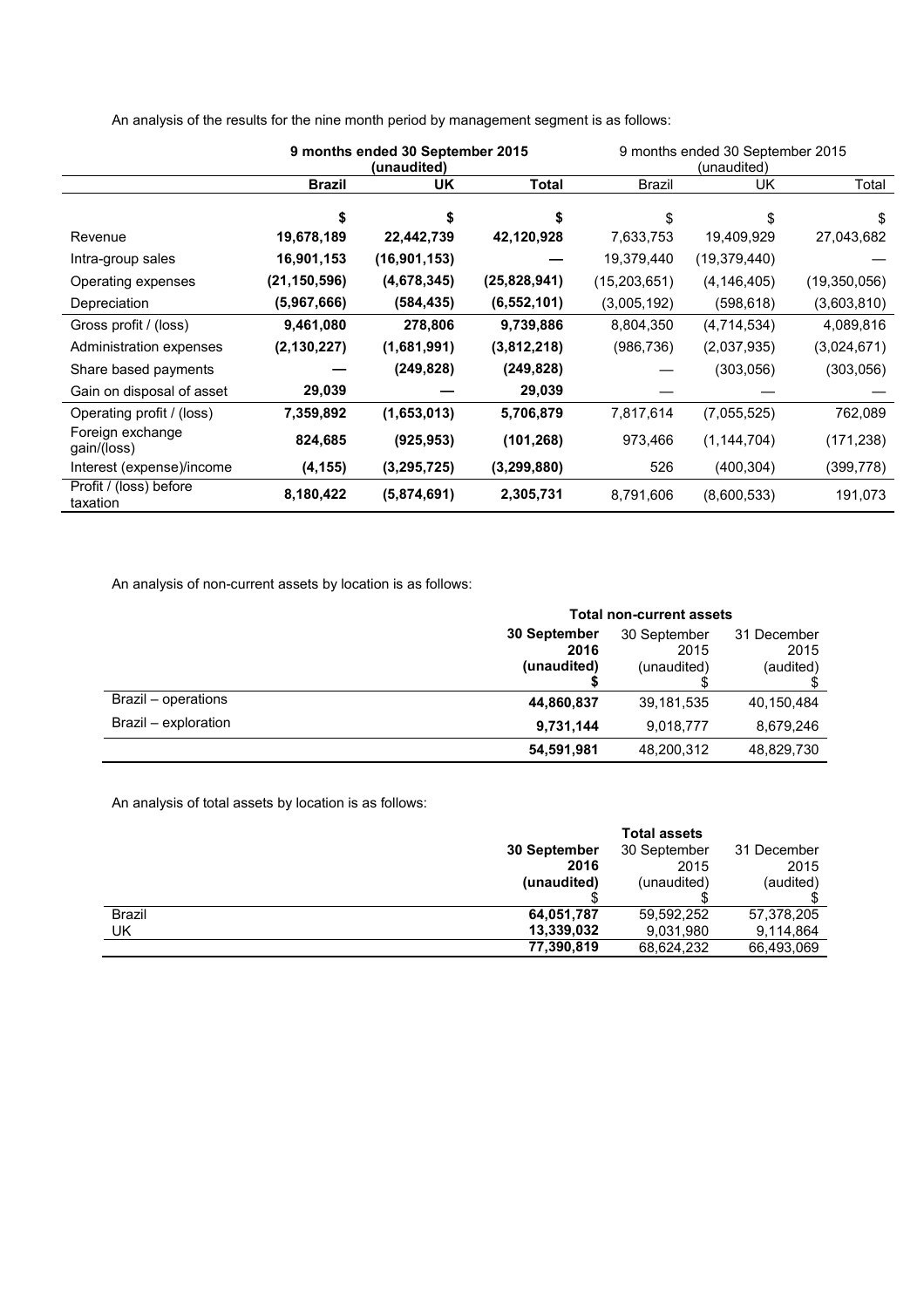# **6. Deferred exploration costs**

|                                                          | 30 September | 30 September | 31 December   |
|----------------------------------------------------------|--------------|--------------|---------------|
|                                                          | 2016         | 2015         | 2015          |
|                                                          | (unaudited)  | (unaudited)  | (audited)     |
|                                                          |              | \$           |               |
| Cost                                                     |              |              |               |
| Opening balance                                          | 8,679,246    | 11,799,271   | 11,799,271    |
| Exploration and development expenditure                  | 247,479      | 570,318      |               |
| Transfer to mining property and projects in construction | (557, 267)   |              |               |
| Foreign exchange movements                               | 1,361,686    | (3,350,812)  | (3, 120, 025) |
| Balance at end of period                                 | 9,731,144    | 9,018,777    | 8,679,246     |

# **7. Property, plant and equipment including mining property and projects in construction**

|                                                   | 30 September      | 30 September      | 31 December     |
|---------------------------------------------------|-------------------|-------------------|-----------------|
|                                                   | 2016              | 2015              | 2015            |
|                                                   | (unaudited)<br>\$ | (unaudited)<br>\$ | (audited)<br>\$ |
| Cost                                              |                   |                   |                 |
| Balance at beginning of period                    | 54,590,285        | 67,823,286        | 67,823,286      |
| Additions <sup>(1)</sup>                          | 4,564,262         | 6,112,788         | 7,322,577       |
| Reclassifications from deferred exploration costs | 557,267           |                   |                 |
| Foreign exchange movements                        | 9,758,328         | (21,019,046)      | (20, 205, 578)  |
| <b>Balance at end of period</b>                   | 69,820,142        | 52,917,028        | 54,940,285      |
| <b>Accumulated depreciation</b>                   |                   |                   |                 |
| Balance at beginning of period                    | 14,789,801        | 13,719,388        | 13,719,388      |
| Charge for period                                 | 6,599,447         | 4,489,824         | 5,598,493       |
| Foreign exchange movements                        | 3,570,057         | (4, 473, 719)     | (4,528,080)     |
| <b>Balance at end of period</b>                   | 24,959,305        | 13,735,493        | 14,789,801      |
| Net book value at end of period                   | 44,860,837        | 39,181,535        | 40,150,484      |

(1) Additions during 2015 included capitalised operational costs for the period net of any revenues recognised in the period

# **8. Inventories**

|                                           | 30 September<br>2016<br>(unaudited) | 30 September<br>2015<br>(unaudited)<br>\$ | 31 December<br>2015<br>(audited) |
|-------------------------------------------|-------------------------------------|-------------------------------------------|----------------------------------|
| Consumables                               | 2,553,317                           | 1,061,357                                 | 1,360,954                        |
| Ore stockpiles and other work in progress | 3,535,011                           | 4,226,363                                 | 3,048,280                        |
| Finished goods awaiting sale              | 1,776,962                           | 2,389,336                                 | 2,499,556                        |
| Balance at end of period                  | 7,865,290                           | 7,677,056                                 | 6,908,790                        |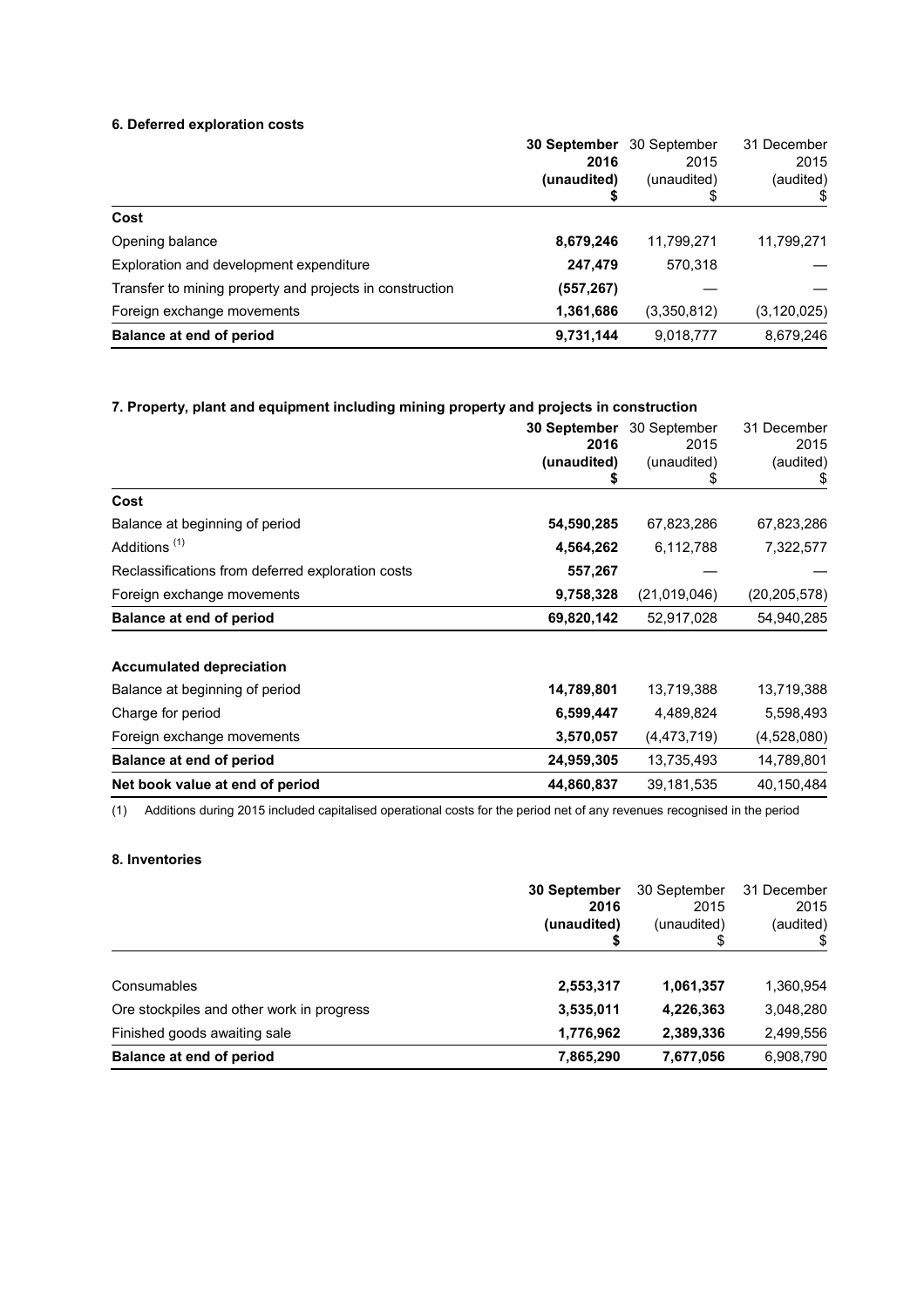# **9. Interest Bearing Liabilities**

|                                                                | 30 September<br>2016<br>(unaudited) | 30 September<br>2015<br>(unaudited) | 31 December<br>2015<br>(audited) |
|----------------------------------------------------------------|-------------------------------------|-------------------------------------|----------------------------------|
|                                                                |                                     |                                     |                                  |
| Balance at start of period                                     | 4,000,000                           | 8,000,000                           | 8,000,000                        |
| Initial fair value of derivative associated with loan          | (212,000)                           | (256,000)                           | (256,000)                        |
| Repayment                                                      | (2,666,667)                         | (3,000,000)                         | (4,000,000)                      |
| Effective interest rate charge of the fair value of derivative | 156,250                             | 184.000                             | 256,000                          |
| Amount due on realization of call option                       | 298,475                             |                                     |                                  |
| Repayment of call option                                       | (150,000)                           |                                     |                                  |
| Balance at end of period                                       | 1,425,058                           | 4,928,000                           | 4,000,000                        |

#### **10. Provision for derivatives**

### Gold Call Options

| 2015<br>2016<br>(unaudited)<br>(unaudited)<br>Fair value at start of period<br>196,330<br>Fair value at date of grant<br>212,500<br>Fair value released on exercise of options<br>(106, 250)<br>Increase / (decrease) in fair value during period<br>56,750<br>(187,668) | Fair value at end of period | 262,000             | 8,662        |                                  |
|--------------------------------------------------------------------------------------------------------------------------------------------------------------------------------------------------------------------------------------------------------------------------|-----------------------------|---------------------|--------------|----------------------------------|
|                                                                                                                                                                                                                                                                          |                             |                     |              | (196,330)                        |
|                                                                                                                                                                                                                                                                          |                             |                     |              |                                  |
|                                                                                                                                                                                                                                                                          |                             |                     |              |                                  |
|                                                                                                                                                                                                                                                                          |                             |                     |              | 196,330                          |
|                                                                                                                                                                                                                                                                          |                             | <b>30 September</b> | 30 September | 31 December<br>2015<br>(audited) |

(1) The original call option was granted over 2,500 ounces of gold at a price of US\$1,125 per ounce and expiring on 30 June 2017. Options over 1,250 ounces were exercised by the holder on 7 July 2016 at an agreed spot price of US\$1,363.78. The fair value at the end of the period is calculated based on the remaining 1,250 options which were outstanding at 30 September 2016.

#### **Warrants**

|                                                  | <b>30 September</b> | 30 September | 31 December |
|--------------------------------------------------|---------------------|--------------|-------------|
|                                                  | 2016                | 2015         | 2015        |
|                                                  | (unaudited)         | (unaudited)  | (audited)   |
|                                                  |                     |              |             |
| Fair value at start of period                    |                     | 332.173      | 332,173     |
| Increase/decrease in fair value during period    |                     | (270,797)    | (332, 173)  |
| Fair value at end of period                      |                     | 61,376       |             |
| Total fair value of derivatives at end of period | 262,000             | 70,038       |             |

# **11. Contingencies**

Employment legislation in Brazil allows former employees to bring claims against an employer at any time for a period of two years from the date of cessation of employment and regardless of whether the employee left the company voluntarily or had their contract terminated by the company. The Group considers that it operates in compliance with the law at all times but is aware that claims are made against all companies in Brazil on a regular basis. Whilst not accepting legal liability the Group makes provision or accrues for all known claims. Further claims may arise at any time.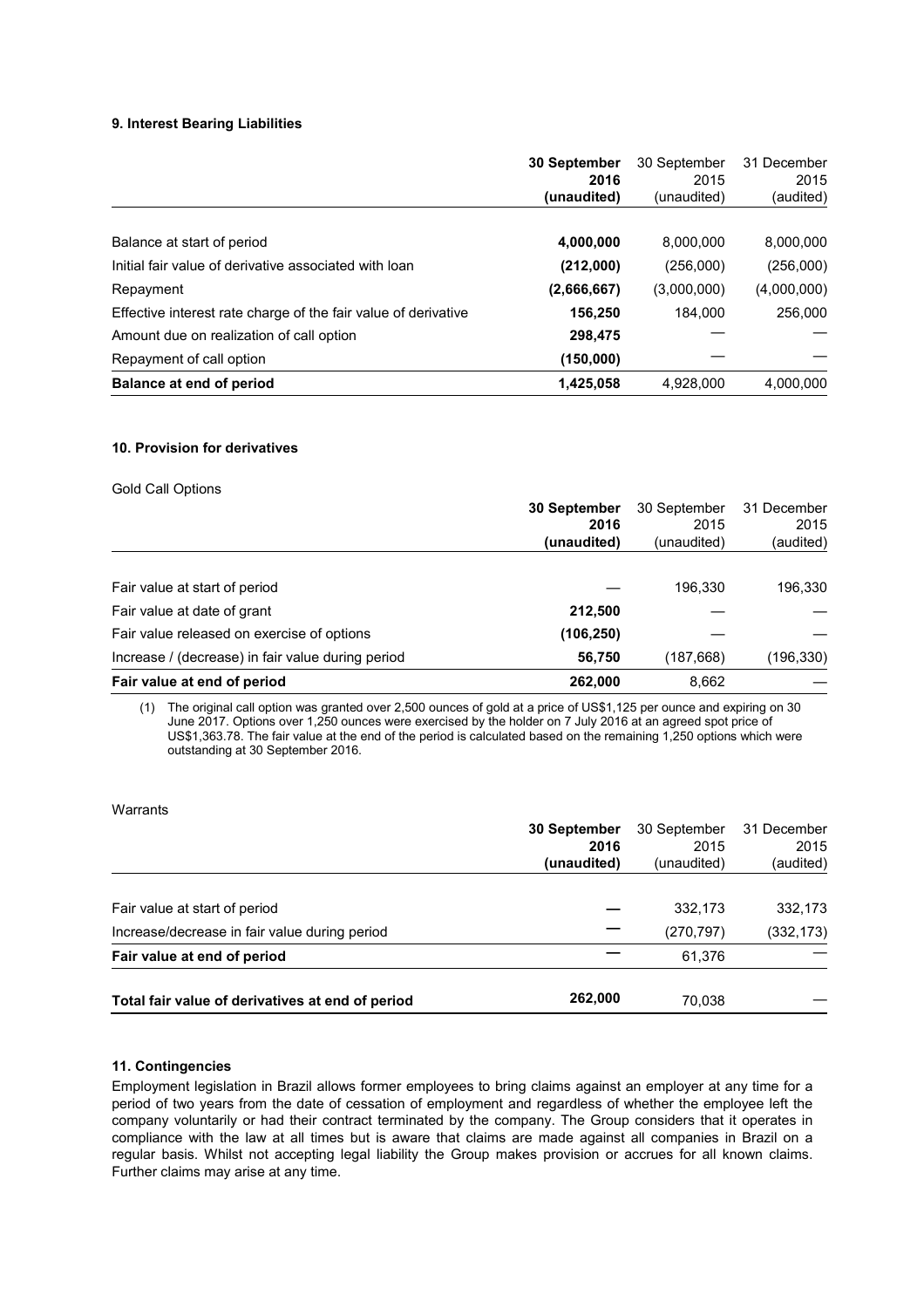Serabi Mineraçăo SA ("SMSA") has been requested by the Tax Authorities for the State of Para, to provide supporting documentation in respect of certain tax reclaims made by SMSA dating back for nine years. The Group considers that it will be able to supply all necessary documentary evidence in respect of the claims made and that all claims made were in accordance with prevailing legislation. The total sum of the tax claims that are subject to this review is BrR\$0.45 million, which at the period-end is equivalent to US\$0.137 million.

### **12. Related party transactions**

On 30 December 2015, the Group agreed an unsecured short term working capital convertible loan facility of US\$5 million with its major shareholder, Fratelli Investments Limited. The facility was available to be drawn down at any time up to 30 June 2016 and was to provide additional working capital facilities. On 6 January 2016, the Group announced that it had made an initial drawdown of US\$2 million against this convertible loan facility. The group made no further drawdowns prior to 30 June 2016 and in August 2015 Fratelli exercised its right to convert the outstanding loan of US\$2 million into shares of the Company at a subscription price of UK£0.036. On 15 August 2016, the Company issued 42,312,568 shares of the Company to Fratelli.

# **13. Share capital**

#### **a) Ordinary and deferred shares**

|                                                  | 30 September 2016 | (unaudited)                      | 30 September 2015<br>(unaudited) |            | 31 December 2015<br>(audited)                 |            |
|--------------------------------------------------|-------------------|----------------------------------|----------------------------------|------------|-----------------------------------------------|------------|
| <b>Ordinary shares</b>                           | <b>Number</b>     | US\$                             | <b>Number</b>                    | US\$       | <b>Number</b>                                 | US\$       |
| <b>Balance at beginning of</b><br>period         | 656,389,204       | 5,263,182                        | 656,389,204                      |            | 5,263,182 656,389,204                         | 5,263,182  |
| Shares issued in period                          | 42,312,568        | 277,778                          |                                  |            |                                               |            |
|                                                  | 698,701,772       | 5,540,960                        | 656,389,204                      |            | 5,263,182 656,389,204                         | 5,263,182  |
|                                                  |                   | 30 September 2016<br>(unaudited) | 30 September 2015<br>(unaudited) |            | 31 December 2015<br>(audited)                 |            |
| <b>Deferred shares</b>                           | <b>Number</b>     | US\$                             | US\$<br><b>Number</b>            |            | <b>Number</b>                                 | US\$       |
| <b>Balance at beginning and</b><br>end of period |                   |                                  | 596,528,269                      | 56,405,030 | 596,528,269                                   | 56,405,030 |
| Reclassified in period                           |                   |                                  | (596,528,269)                    |            | $(56,405,030)$ $(596,528,269)$ $(56,405,030)$ |            |
| <b>Balance at end of period</b>                  |                   |                                  |                                  |            |                                               |            |
| <b>Total Share Capital</b>                       |                   | 5,540,9602                       |                                  | 5,263,182  |                                               | 5,263,182  |

During the nine months ended 30 September 2016, the Group issued 42,312,568 Ordinary Shares following the decision of Fratelli Investments Limited to convert its US\$2 million convertible loan into ordinary shares of 0.5 pence each in the Company. Under the terms of the Loan (as announced on 31 December 2015) Fratelli had the right to convert the Loan into new Ordinary Shares of Serabi at a price of 3.6 pence per new Ordinary Share.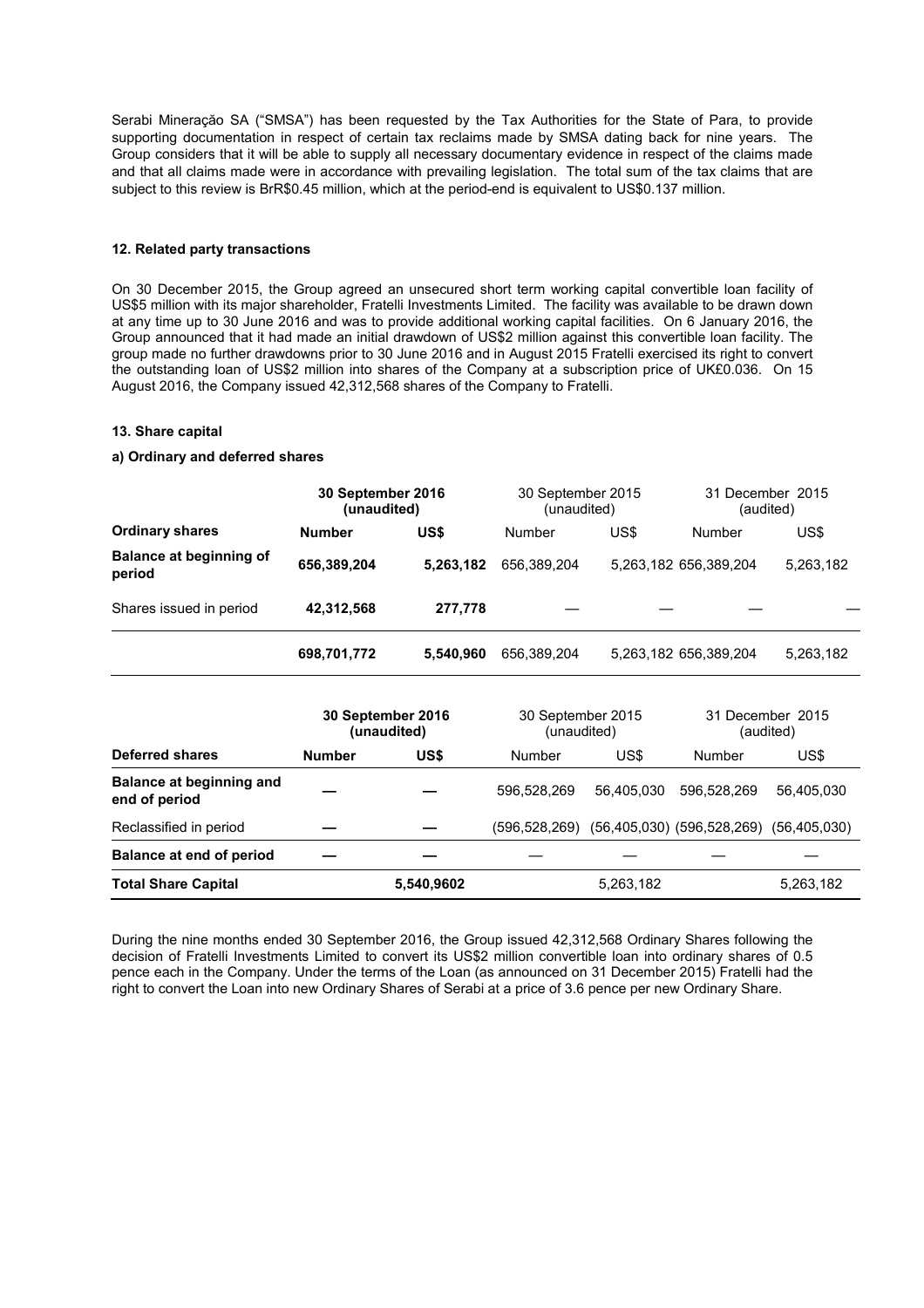# **(b) Stock option reserve Contributed surplus**

|                                | US\$        |
|--------------------------------|-------------|
| Balance at beginning of period | 2,747,415   |
| Option costs for period        | 249,828     |
| Options lapsed in period       | (1,759,662) |
| Balance at end of period       | 1,237,581   |

Under the Company's Stock Option Plan (the "2011 Plan"), stock options may be granted only to directors, officers, employees and consultants of the Company or to their permitted assignees and may be granted for a term not exceeding ten years. The Ordinary Shares to be purchased upon exercise of each option must be paid for in full by the grantee at the time of exercise. Unless otherwise directed by the Board of Directors at the date of the grant, each award shall vest as to one third on the date of the grant, one third on the first anniversary of the grant and the balance vesting on the second anniversary of the date of the grant. The Board of Directors shall also be entitled to establish performance criteria, which may affect the vesting of the options or the rights of the holder to exercise the options. The 2011 Plan reserves for issuance, pursuant to its terms, up to 10 per cent of the number of Ordinary Shares issued or issuable and outstanding from time to time.

The Company has operated other plans which have now been discontinued but certain options granted to individuals no longer employed by the Company continue to be outstanding under these plans.

The following summarises the outstanding options in issue at 30 June 2016 under the various plans that have been operated by the Company:

| Issue date        | Options outstanding | Options vested | Exercise price  | Expiry            |
|-------------------|---------------------|----------------|-----------------|-------------------|
| 16 May 2016       | 15,650,000          | 5,216,672      | <b>UK£0.050</b> | 15 May 2019       |
| 22 January 2015   | 15,000,000          | 10,000,003     | <b>UK£0.055</b> | 21 January 2018   |
| 30 September 2014 | 3,200,000           | 3,200,000      | UK£0.055        | 29 September 2017 |
| 7 April 2014      | 12,600,000          | 12,600,000     | <b>UK£0.050</b> | 6 April 2017      |
| 28 January 2011   | 1,285,000           | 1,285,000      | <b>UK£0.41</b>  | 27 January 2021   |
| 28 January 2011   | 450.000             | 450.000        | <b>UK£0.37</b>  | 27 January 2021   |
| 21 December 2009  | 1.700.000           | 1,700,000      | <b>UK£0.15</b>  | 20 December 2019  |
| 15 November 2007  | 25,000              | 25,000         | <b>UK£2.64</b>  | 14 November 2017  |
|                   | 49,910,000          | 34,476,675     |                 |                   |

The approximate weighted average exercise price is UK£0.0687.

### **14. Impairment**

For the purposes of the preparation of the annual audited financial statements for the year ended 31 December 2015, management undertook an impairment review of the Group's exploration, development and production assets. At that time there was no indication that the Group required a provision for impairment.

As at 30 September 2016 the carrying value of the assets relating to the Palito and Sao Chico Mines has increased from US\$40.1 million as at 31 December 2015 to US\$44.8 million. The increase is primarily represented by exchange rate variations between the relative rate of the Brazilian Real and the US Dollar at 31 December 2015 and 30 September 2016 and additional capital expenditure incurred during the period.

This increase has been offset by depreciation and amortisation charges for the nine month period to 30 September 2016 in respect of property plant and equipment and the development costs of the Palito and Sao Chico Mines.